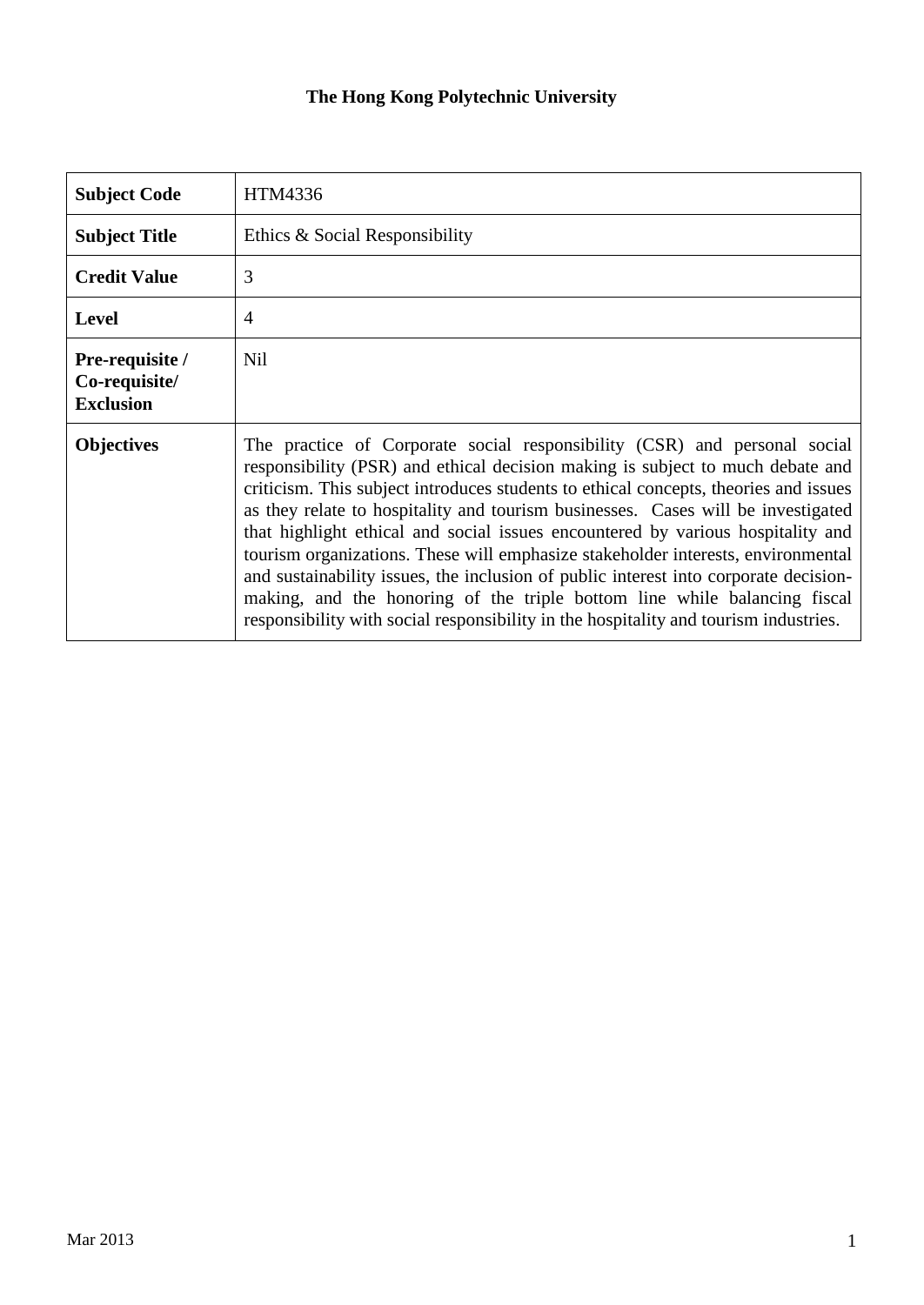| <b>Intended Learning</b><br><b>Outcomes</b> | Upon completion of the subject, students will be able to:                                                                                                                                                                                                                                                                                                                                                                                                                                                              |  |  |
|---------------------------------------------|------------------------------------------------------------------------------------------------------------------------------------------------------------------------------------------------------------------------------------------------------------------------------------------------------------------------------------------------------------------------------------------------------------------------------------------------------------------------------------------------------------------------|--|--|
|                                             | <b>A. Professional Competence</b>                                                                                                                                                                                                                                                                                                                                                                                                                                                                                      |  |  |
|                                             | Discuss and critically evaluate hospitality and tourism operations through<br>identifying and proposing solutions to problems that have impact on<br>various ethical, personal and socially responsible principles, theories and<br>characteristics in the current hospitality and tourism environments.<br>Demonstrate knowledge and understanding of the history of corporate<br>$\bullet$<br>social responsibility.<br>Understand and be able to apply the principles and theories to operating<br>the Hotel ICON.  |  |  |
|                                             | <b>B. Critical Thinkers</b>                                                                                                                                                                                                                                                                                                                                                                                                                                                                                            |  |  |
|                                             | Demonstrate independent thinking to generate and evaluate ideas through<br>case studies in ethics and social responsibility.<br>Critically assess and analyze the ethical and social responsible issues of<br>٠<br>hospitality and tourism firms.                                                                                                                                                                                                                                                                      |  |  |
|                                             | <b>C. Effective Communicators</b>                                                                                                                                                                                                                                                                                                                                                                                                                                                                                      |  |  |
|                                             | Recognize ethical, personal and social issues that are important in the<br>hospitality and tourism environment and be able to express the ideas<br>clearly by using a variety of media/technologies.                                                                                                                                                                                                                                                                                                                   |  |  |
|                                             | <b>D. Innovative Problem Solvers</b>                                                                                                                                                                                                                                                                                                                                                                                                                                                                                   |  |  |
|                                             | Analyze and appraise customer feedback on different hotel and restaurant<br>operations, and determine the most appropriate decision.<br>Identify and offer solutions to problems having impact on ethical,<br>$\bullet$<br>personal and social issues in the hospitality and tourism environment.<br>Display creative and analytical skills to interpret ethical, personal and<br>socially responsible issues, make sound judgments, and creative solutions<br>that current hospitality and tourism organization face. |  |  |
|                                             | <b>E. Lifelong Learners</b><br>Understand the role and nature of individual and group dynamics that<br>exist within organizations through learning about personal and social<br>responsibility.                                                                                                                                                                                                                                                                                                                        |  |  |
|                                             | Plan, design and incorporate a wide range of routine and advanced<br>technical skills in completing managerial functions.                                                                                                                                                                                                                                                                                                                                                                                              |  |  |
|                                             | <b>F. Ethical Leaders</b><br>Understand personal and corporate social responsibility expected of<br>professionals working in HTM/Hotel ICON.                                                                                                                                                                                                                                                                                                                                                                           |  |  |